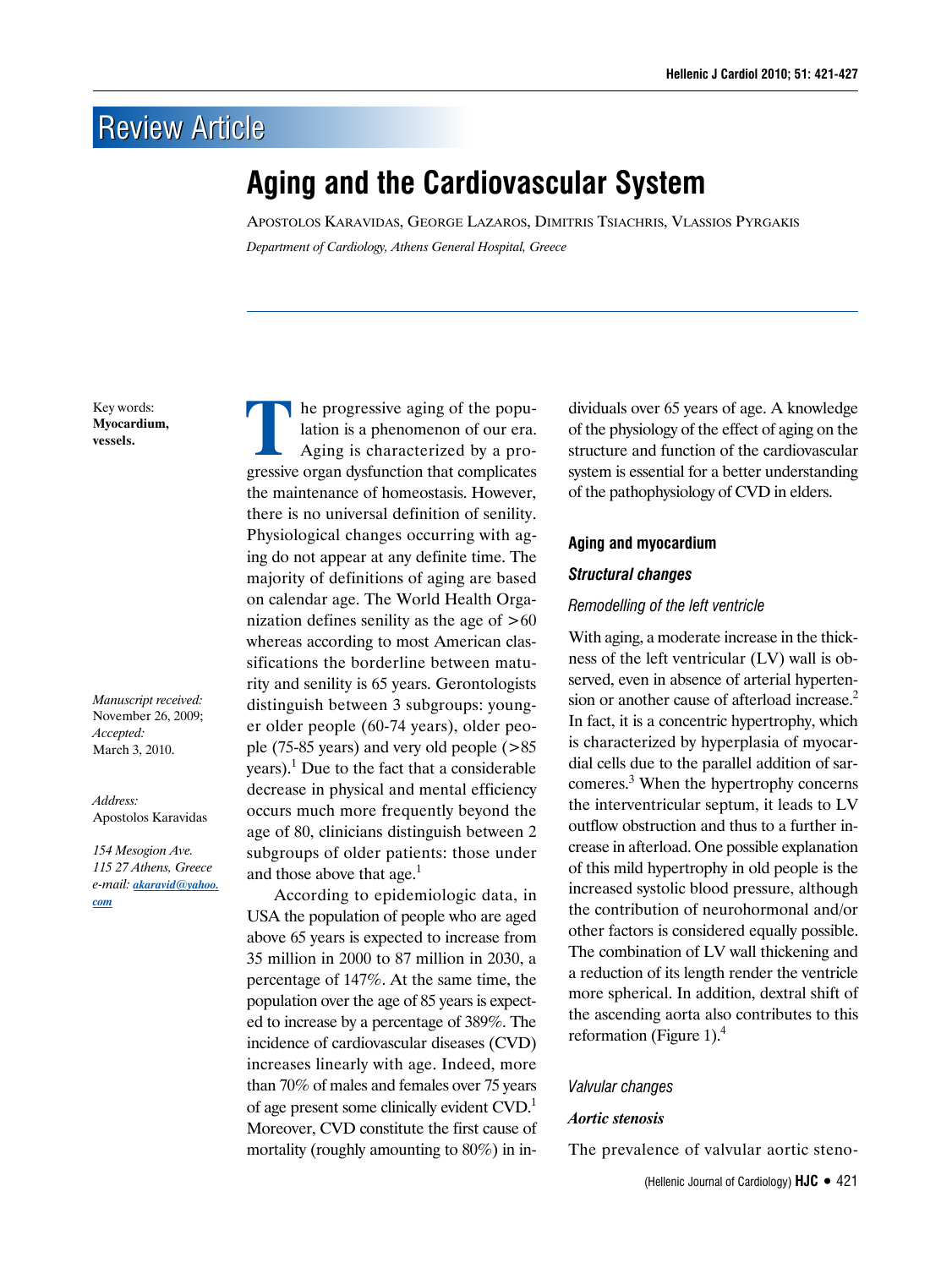

**Figure 1.** Diagram showing the changes in the left ventricle due to aging.

sis increases with age and is due to stiffening, scarring and calcification of the aortic valve leaflets. Aortic valve sclerosis is present in 80% of old people.<sup>5</sup> Recently, degenerative aortic stenosis has been associated with decreased leukocyte telomere length, independently of possible confounding factors. This may be due to a telomere-dependent decrease in regenerative capacity associated with aging.<sup>6</sup> Aortic sclerosis appears to evolve in step with atherosclerosis, explaining the increased risk of myocardial infarction and death in patients with aortic valve calcification. Indeed, older women and men who had aortic stenosis had a higher incidence of new coronary events than older persons who did not.<sup>7</sup>

#### *Aortic regurgitation*

The prevalence of aortic regurgitation increases with age, as a result of calcification of the aortic cusps and annulus. In a prospective study it was shown that 16% of older people had moderate to severe aortic regurgitation.5

#### *Mitral annular calcification (MAC)*

MAC is a chronic degenerative process that increases with age. In a prospective study the prevalence of MAC was higher in women (52%) than in men  $(36\%)$ .<sup>5</sup> Subjects with MAC have a higher prevalence of atrial fibrillation, coronary events, heart failure, endocarditis, thromboembolic stroke and transient cerebral ischemic attack (Figure 1). $8$ 

## *Pacemakers - conducting system*

The incidence of cardiac arrhythmias increases con-

siderably during aging, not only at rest but also during exercise. Indeed, with the increase of age a vital reduction of the sinoatrial node's pacemaker cells is observed, probably due to apoptosis, so that less than 10% of cells remain up to 70 years of age. In addition, the increased deposition of adipose tissue, amyloid and collagen, leads to sinus nodal disease.<sup>9</sup> Comparable phenomena are also observed in the atrioventricular node and in the remaining electrical system of the heart. The abovementioned structural changes in the system of production and conduction of the stimulus influence the electric activity of the myocardium, leading to the clinical appearance of diseases.<sup>9</sup> Indeed, a significant decrease in the sinoatrial node's pacemaker cells, combined with the increased deposition of adipose tissue, amyloid and collagen, leads to sinoatrial node disease. The foregoing structural changes exist to a smaller degree at the level of the atrioventricular node and bundle of His and to a greater degree within the bundle branches.<sup>9</sup>

## *Excitation – contraction coupling*

In aging, the action potential and thus the duration of contraction are prolonged due to the prolongation of cytoplasmic  $Ca^{2+}$  release. The extension of the action potential is due to deceleration of the deactivation rhythm of L-type  $Ca^{2+}$  channels and the decreased outflow of  $K^{+,10}$  Also, the Ca<sup>2+</sup> reuptake from the sarcoplasmic reticulum is decreased, while the activity of the  $Na^+$ -Ca<sup>2+</sup> exchange pump is increased. Aging can also compromise the efficiency of  $Ca^{2+}$  spark signaling in cardiomyocytes, altering the pulsatile nature of  $Ca^{2+}$  in cardiomyocytes and impacting cardiac function.<sup>11</sup> The aforementioned changes in the  $Ca<sup>2+</sup>$  cycle influence myocardial relaxation and are accountable for the deceleration of the premature diastolic filling rhythm, which characterizes aging.

## *Cellular - genetic changes*

At the cellular level, a significant reduction of the myocardial cells is observed with aging. Indeed, from the age of 17 to the age of 90 years, 30-35% of myocardial cells are lost. The cell loss, which is smaller in females than in males, leads to hypertrophy of the adjacent cardiac cells, constituting a physiological compensatory process for the increased demands of the organism.<sup>12</sup> The mechanism of cell loss has not yet been fully clarified. It is probably the result of cell death (necrosis and/or apoptosis). Recent data indicate that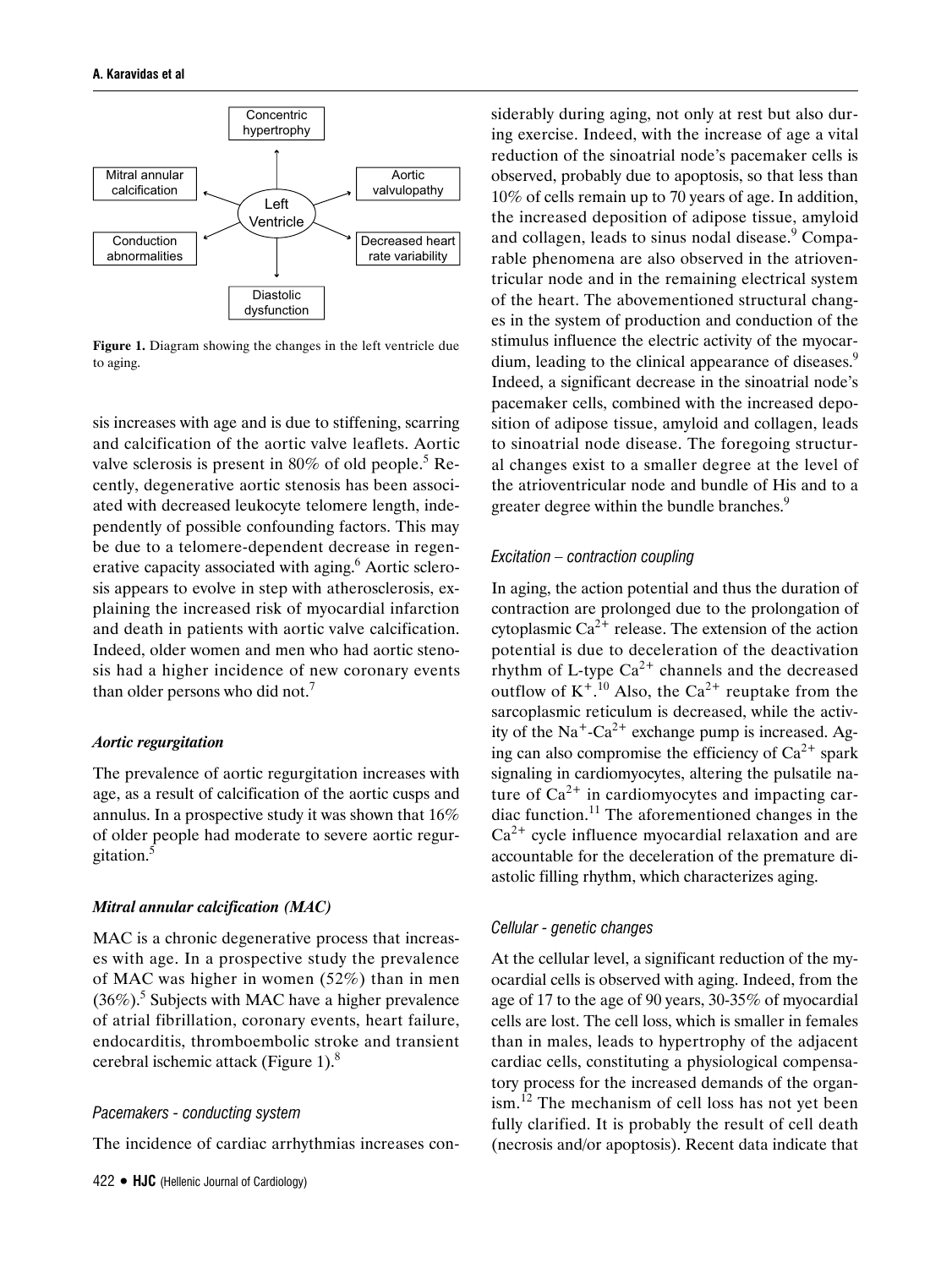there may be a role for autophagy in cell loss. Furthermore, since telomeres mark the number of cell divisions, they are regarded as a biological counter and as such a marker of biological age. With aging, an important reduction in the length of telomeres and an absence of telomerase is observed, contributing to the aging of the organism, influencing cellular proliferation and thus survival itself.<sup>13</sup> During aging the deposition of collagen is also increased. However, the ratio of collagen to myocardial cells remains stable because of the enlargement of the latter.

In addition, with aging, there are changes regarding the activation, contractility and relaxation of the myocardial cells, mainly due to modification of the expression of several genes. The aged myocardial cells are characterized by the following:

- 1. a decreased ability to respond to stress conditions (e.g. decreased heat shock protein expression);
- 2. decreased function of the mitochondrial respiratory chain (e.g. diminished expression of cytochrome c oxidase), with consequent oxidative damage;
- 3. reduced contractility due to decreased expression of the sarco/endoplasmic reticulum  $Ca^{2+}$ -ATPase (SERCA) and simultaneous transcriptional alteration of the contractive protein isoforms, from the fast into the slow myosin isoform (modification of genes that are related to the expression of SERCA and the Na/Ca exchanger likely explains the delayed relaxation of myocardial cells in aging);
- 4. the displacement of proliferation and survival signaling pathways to pathways of cellular death (e.g. decreased expression of the survivin protein);
- 5. the modification of genes that are related to the nucleus structure (e.g. decreased expression of the median fibrils Lamina A and C); and
- 6. the modification of genes that are related to cellular junctions (e.g. decreased expression of connexin 43, which is essential for cellular coupling and the gap junctions). $^{14}$

## *Functional changes*

#### *Cardiac rhythm*

Normally, the cardiac rhythm is regulated by the autonomic nervous system (ANS). Consequently, atropine causes tachycardia, while propranolol causes bradycardia. During aging, the abovementioned effects are decreased.15 Indeed, although vagotomy causes severe tachycardia in young lab-animals, it does not in old ones. The malfunction of the ANS in aging is reflected by the decreased variability of cardiac rhythm.<sup>15</sup> According to some studies, the decreased variability of cardiac rhythm constitutes a negative prognostic indicator.

Since cardiac rhythm is controlled by the ANS, it is affected by stressful situations, change of body position and breathing. At rest, the cardiac rhythm is not considerably altered with aging, whereas during exercise the maximum heart rate is lower in the elderly compared to young adults, reflecting the decreased reserves of cardiac output and the decreased aerobic ability of old people.<sup>16</sup> The latter is due to an increase of body fat, decrease of muscle mass, and decreased stimulation of the sympathetic nervous system. In a supine position the cardiac rhythm of old adults does not differ from that of young adults. However, with the change of position from supine to upright, the cardiac rhythm of old people increases by a slightly smaller percentage than in the young.<sup>17</sup> Normally, the cardiac rhythm is increased during breathing; a fact that decreases with aging, reflecting the decreased parasympathetic effect on myocardium.18

## *Systolic function*

At rest the end-diastolic and end-systolic diameters of the LV are not changed with aging. Also, at rest the heart rate is not materially altered, or is slightly decreased in aged persons.19 Thus, systolic function and cardiac output remain normal.

#### *Diastolic function*

In contrast to systolic function, LV diastolic function is altered in old people. The aforementioned changes in the calcium cycle influence myocardial relaxation and are accountable for the deceleration of the premature diastolic filling rhythm that characterizes aging. Ultrasound and radionuclide studies have shown a 50% reduction of velocity of the early phase of LV filling between the third and ninth decades of life, with an equivalent increase in the late diastolic filling phase.<sup>20</sup> The delayed relaxation, combined with the decreased compliance of aged myocardium, leads to an increase in end-diastolic pressure, a decrease in the early passive diastolic filling phase, and an increase in the late energetic phase of diastolic filling. Consequently, the E/A ratio of mitral flow is decreased from 2:1 in an adult to 1:1 at the age of 60 years, reflecting the importance of atrial contraction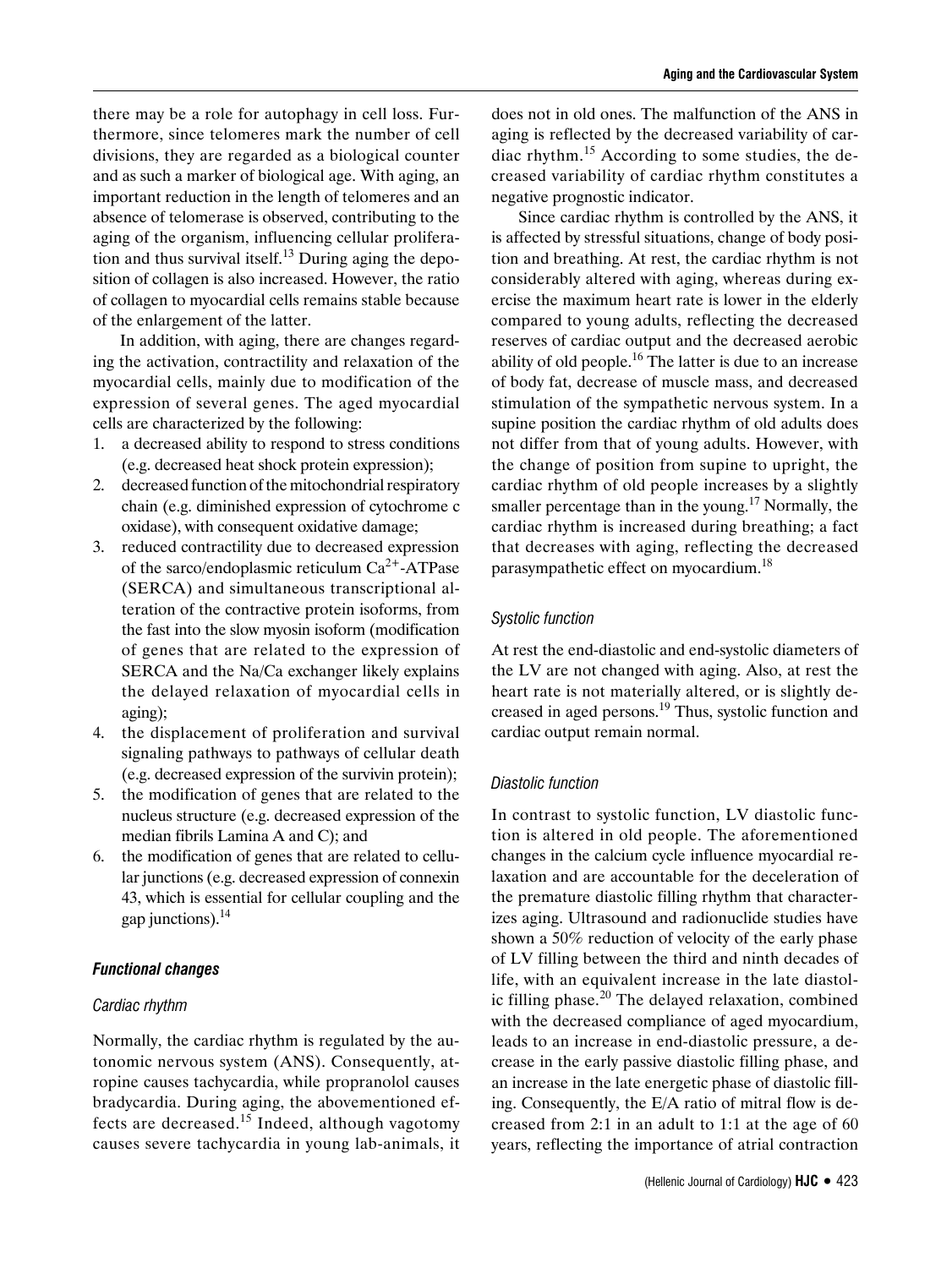in LV filling and interpreting the low tolerance during atrial fibrillation that is often observed in these patients. Possible mechanisms that explain the reduction of velocity of the early diastolic filling are the extracellular matrix accumulation, fibrosis and the deceleration in calcium activation from the preceding contraction.21

The combination of decreased diastolic pressure and LV hypertrophy predisposes to subendocardial ischemia and development of fibrosis in the intermediate tissue. Ischemia further worsens the LV contraction (left and up shift of pressure-volume curve). The abovementioned changes decrease the compliance, and thus the filling of the LV, a fact that increases the pressure in the left atrium and pulmonary veins. Consequently, during aging a vicious circle begins that leads to development of diastolic heart failure, the most common form (40-80%) of heart failure in old people. $^{22}$ 

#### *Aerobic exercise and aging*

#### *Aerobic capacity*

With aging a progressive reduction in aerobic capacity is observed, as evaluated by maximum oxygen consumption (VO<sub>2</sub>max). Even though the absolute  $VO<sub>2</sub>$ max value is higher for males than for females, the rate of the decrease does not differ. According to recent data,  $VO<sub>2</sub>max$  decreases by 30-40% per decade in healthy men and women. Notably, an average woman at the age of 80 years has a  $VO<sub>2</sub>$ max of about 15-20 ml/kg/min, just as much as a middle-aged male patient with moderate degree heart failure. In aging the decrease of  $VO<sub>2</sub>max$  is due to a parallel reduction of both cardiac output and arteriovenous oxygen difference. The maximum cardiac output is decreased mainly because of the reduction of maximum heart rate by 1 pulse/min/year. The reduction in the maximum arteriovenous oxygen difference  $(O_2)$  is accountable for 25% of the reduction of  $VO<sub>2</sub>max$  and is involved in many mechanisms.23

#### *LV response to exercise*

In aging, the stroke volume is mildly altered during intense aerobic exercise, while ejection fraction (EF) is considerably influenced, as is illustrated by the double increase in end-systolic volume compared to young adults. The maintenance of stroke volume is achieved via the Frank-Starling mechanism, accompanied by a parallel increase in LV end-systolic volume. Therefore, during maximum exercise EF normally decreases from 85% in the third decade to 70% in the ninth.<sup>24</sup> Roughly 30% of men and 45% of women over the age of 60 years achieve an increase in EF of <5% during maximum exercise, an indication that is often used for the diagnosis of coronary heart disease. $^{24}$  Thus, old people are characterized by a higher restriction in their functional ability compared with younger patients who suffer from an equivalent disease. Consequently, during exercise, in order for the myocardium to satisfy the increased metabolic demands of the periphery it activates the Frank-Starling mechanism, thus increasing end-diastolic and end-systolic volume.

In addition, in aging, the response of the cardiovascular system to adrenergic stimulation is decreased.25 During exercise, the function of an aged heart resembles that of a young adult who is under beta-blocker medication.<sup>26</sup> Furthermore, in aging, the inotropic response to digitalis is decreased, although the response to calcium is not, indicating that the signaling pathway is accountable for the insufficiency and not the contraction mechanism.<sup>28</sup>

#### **Aging and peripheral vessels**

#### *Structural changes of vessels*

According to the BLSA study (Baltimore Longitudinal Study on Aging), during aging there are macroscopic and microscopic structural changes in the peripheral vessels that influence the blood supply of tissues and cardiac function.<sup>28</sup> Macroscopically the main changes observed are: 1) dilation and convolution of large arteries (dilation is more severe in the aorta proximal to the myocardium and in its large branches, but smaller in the muscular arteries); and 2) enlargement of the vascular lumen and thickening of the vascular wall.29 However, the factors that are implicated in the progressive thickness of tunica intima and media in aging are not well known. Notably, the thickness of vascular wall constitutes an independent factor for future cardiovascular events (Figure 2). $^{29}$ 

Microscopically, endothelial cells become irregular in shape and increase in height. In addition, hypertrophy, proliferation and migration of smooth muscle fibers is observed in the subendothelial space, which is infiltrated by collagen deposits, while there is also a decrease and fragmentation of elastin as well as calcification. The amount of extracellular matrix is increased and becomes rich in glycosaminoglycans, thus decreas-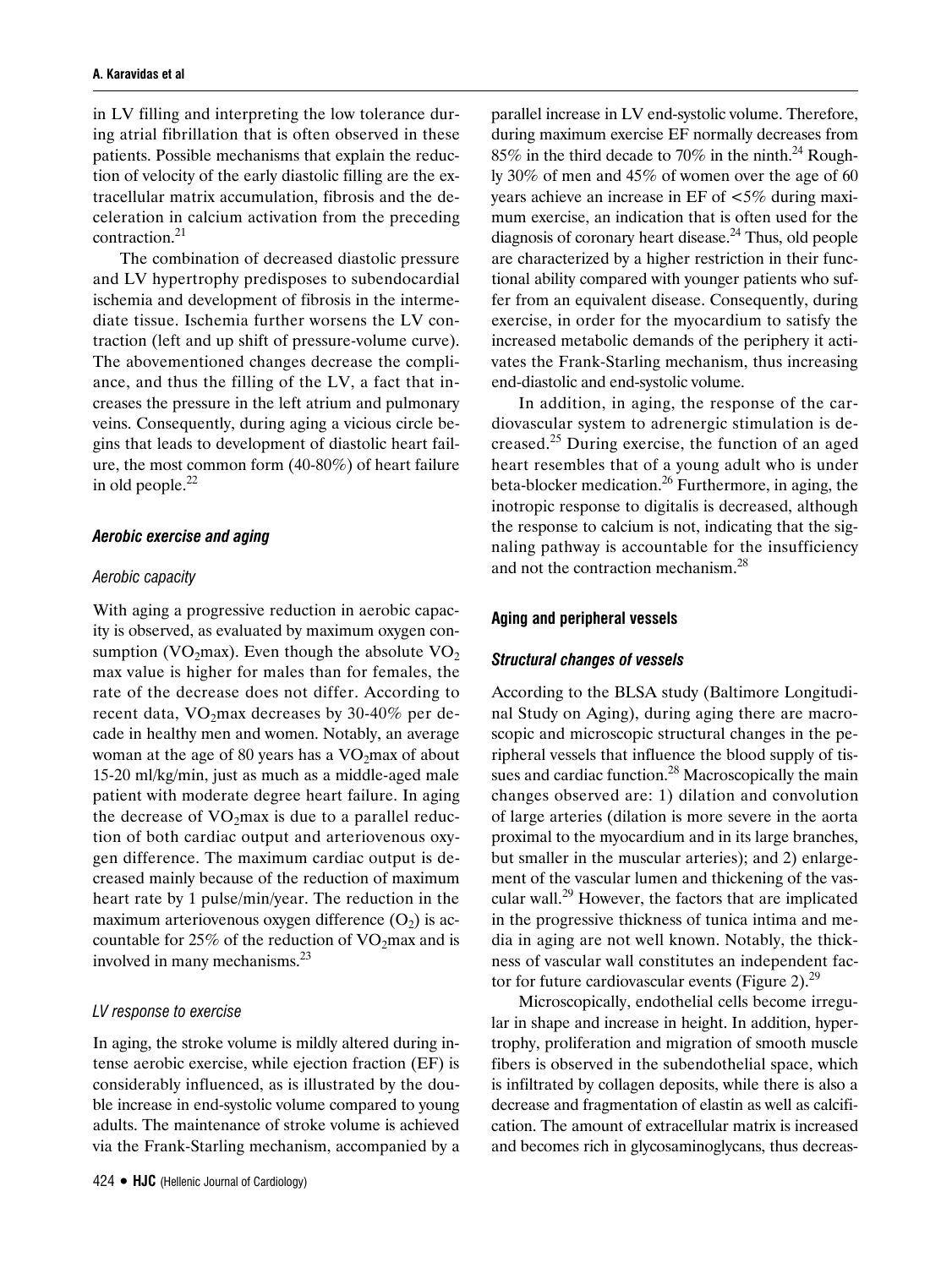

**Figure 2.** Diagram showing the changes in the arterial tree due to aging.

ing the vessels' compliance. Indeed, the compliance of the common carotid artery decreases by approximately 40-50% from the age of 25 to the age of 75 years. It is known that agents involved in the inflammatory/atherosclerotic processes, such as adherence molecules, matrix metalloproteinases, growth factors and cytokines, can occur in the tunica intima of arterial wall of old people. $30$  At the cellular level, there is increasing expression of vasoconstrictive factors (such as endothelin-1 and angiotensin-II) and decreasing expression of vasodilator substances (such as estrogens and nitric oxide). $31$  Furthermore, an increased expression of angiotensin converting enzyme (ACE) has been documented in aortic wall, *in vivo* (Figure 2).

#### *Functional changes of vessels*

The abovementioned structural changes lead to arteriosclerosis, a condition that is distinct from what is described by the term atherosclerosis. Arteriosclerosis results in stiffening of the large arteries and an increase of pulse wave velocity (PWV), which is a reliable and widely used index of arterial stiffening.<sup>32,33</sup> Changes in the shape of the arterial waveform also occur.<sup>34</sup> These changes are mainly characterized by an enhancement of the early systolic portion of the waveform as a result of the earlier return of the reflected wave from the periphery due to the increased pulse wave velocity. This early systolic enhancement increases left ventricular afterload and predisposes to disturbed myocardial oxygen demand/supply balance.32,33

The increase in arterial stiffness with age is also responsible for changes in arterial pressure. Systolic blood pressure increases steadily, especially after the sixth decade, while diastolic pressure reaches a plateau after the fifth decade and decreases slightly after the sixth. These changes, taken together, result in a widening of pulse pressure from the sixth or seventh decade onwards.32 The resultant pulsatile stretch of

the large arteries endangers their wall integrity. Importantly, arterial stiffening (and especially its "goldstandard" index PWV) is an independent predictor of cardiovascular morbidity and mortality, as well as of total mortality, in a wide array of populations, including patients with hypertension or coronary artery disease, as well as the general population. $32,33$  Arterial aging is retarded by adopting a healthy lifestyle. Exercise in particular, even in the form of recreation, has a favorable effect on arterial stiffening with aging (Figure 2).  $32,33$ 

Concerning the pulmonary circulation, pulmonary artery pressure (PASP) increases with age (28% increase for each 10.6 years,  $p=0.003$ ) in both men and women.<sup>35</sup> However, across age quartiles, the absolute increase in PASP is smaller compared with the increase in systolic blood pressure. The increase in PASP with age is related, at least in part, to age-associated vascular stiffening and pulmonary venous hypertension from left ventricular diastolic dysfunction.

#### *Endothelial function*

The increased sclerosis of vessels is the result, not only of the above vessel structural changes but also of the reduced endothelium-dependent vasodilation which is observed in humans with advancing age.<sup>36</sup> In senility, there is a decreased vasodilating response to acetylcholine, which concerns all vessels participating in the circulation, including coronary vessels.<sup>36</sup> The production and bioavailability of nitric oxide (NO) is decreased, resulting in vasoconstriction.<sup>37</sup> Furthermore, aging enhances the sensitivity of endothelial cells to apoptotic stimuli, impairs the angiogenic process and regenerative capacity of the endothelium, with a decrease in the number of circulating progenitor cells and their functional impairment with age. $38$ In addition, the role of the endothelium as a barrier is altered and the permeability of endothelium is greater in young than in old persons (Figure 2). $37$ 

The cellular and molecular mechanisms underlying age-associated NO decline have not been fully elucidated; however, they may include the gradual loss of antioxidant defense mechanisms, changes in expression or activity of endothelial NO-synthase (eNOS), and increased breakdown of NO because of enhanced  $O_2$  production.<sup>39</sup> Furthermore, the reported age-dependent upregulation of the inducible form of NOS (iNOS) might contribute to increased ONOO*−* formation and thus to the oxidative damage of vascular tissue.<sup>39</sup>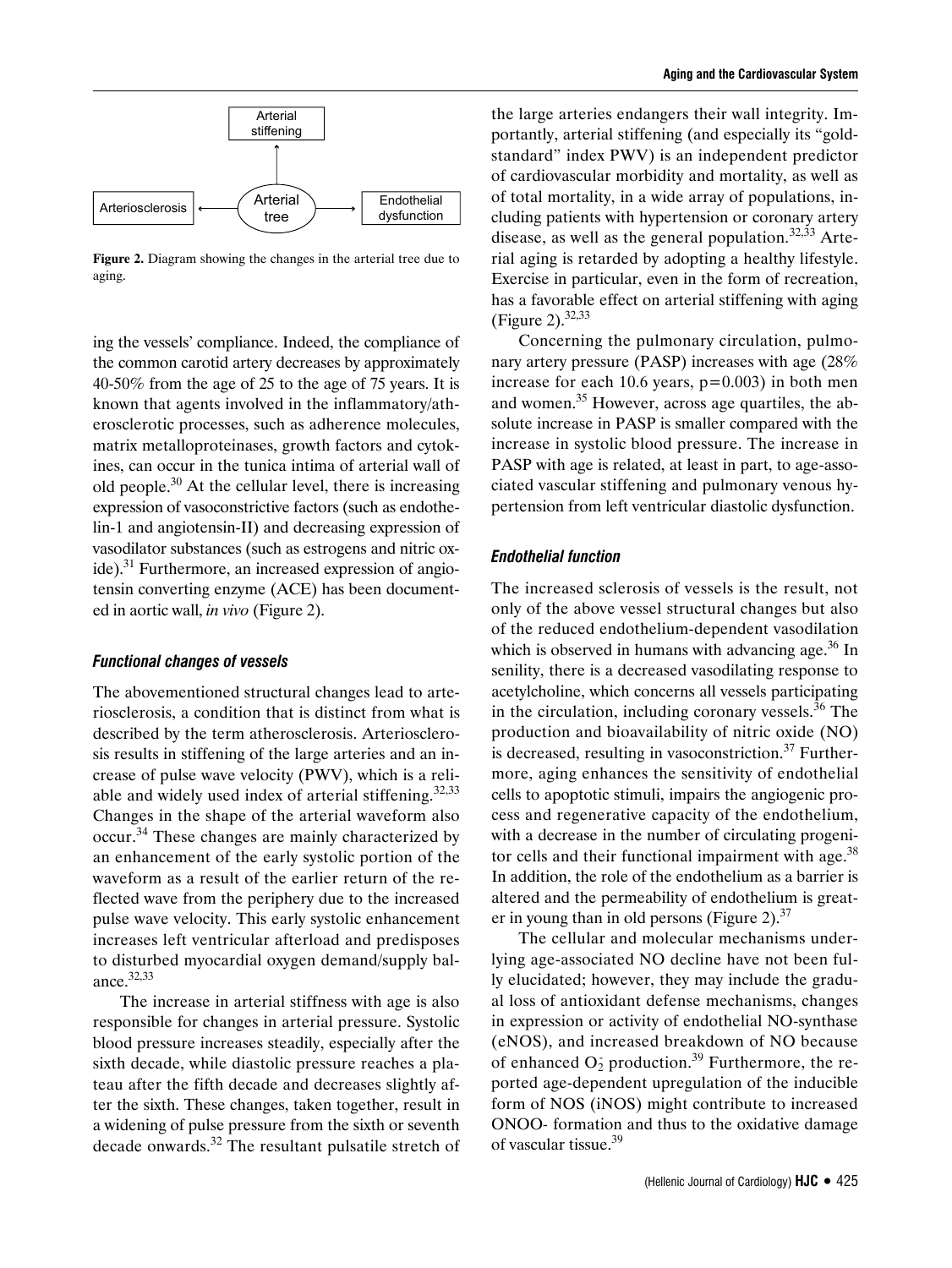# **Therapeutic strategies**

# *Myocardium*

Data from meta-analyses do not support the claim that specific drug classes differ significantly in their ability to exert cardiovascular protection in younger and in elderly patients. The choice of the drugs to employ should thus not be guided by age. Thiazide diuretics, angiotensin-converting–enzyme inhibitors, calcium antagonists, angiotensin receptor antagonists, and beta-blockers can also be considered for the initiation and maintenance of treatment in the elderly. Evidence is now available that antihypertensive treatment also benefits patients aged 80 years or more. Therapy should thus be continued or initiated when patients turn 80, starting with monotherapy and adding a second drug if needed. $40$ 

A treatment-induced reduction in left ventricular mass is significantly and independently associated with a reduction of major cardiovascular events, stroke, and cardiovascular and all-cause mortality. Much less information is available on the comparative effects of different treatments on the diastolic abnormalities frequently occurring in elderly patients, often but not always concomitant with ventricular hypertrophy.<sup>40</sup>

# *Vessels*

Pharmacological treatments that are able to reduce arterial stiffness include: 1) antihypertensive treatment, such as diuretics, beta-blockers, angiotensinconverting–enzyme inhibitors, angiotensin receptor antagonists and calcium-channel antagonists; 2) treatments for congestive heart failure, such as angiotensin-converting–enzyme inhibitors, nitrates and aldosterone antagonists; 3) hypolipidemic agents, such as statins; 4) antidiabetic agents, such as thiazolidinediones; 5) sildenafil; and 6) AGE-breakers, such as alagebrium  $(ALT-711).<sup>41</sup>$ 

# **Conclusions**

Aging is characterized by structural and functional changes in the cardiovascular system, overt and occult cardiovascular disease, and reduced physical activity. In particular, aging is characterized by:

- 1. a loss of myocytes, with progressive increase in myocyte cell volume per nucleus;
- 2. hypertrophy of the remaining myocytes;
- 3. a progressive reduction in the number of pacemaker cells in the sinus node;
- 4. wall thickening;
- 5. diastolic dysfunction, which predisposes to the development of diastolic heart failure;
- 6. an increase in the systolic arterial pressure and pulse pressure, because of the increased pulse wave velocity and the ejection time delay;
- 7. endothelial dysfunction, which is a predisposing factor for atherosclerotic disease;
- 8. arterial sclerosis and increased systemic vascular resistance;
- 9. a delayed arterial baroreceptor reflex response, which influences the activity of the sympathetic nervous system and is accountable for the appearance of orthostatic hypotension;
- 10. a decreased cardiopulmonary reflex, which leads to electrolytic disturbances, derangement of body fluid homeostasis, and disturbance of the microcirculation;
- 11. decreased maximal heart rate, maximal cardiac output and maximal  $VO<sub>2</sub>$ .

However, it is difficult to distinguish the changes that are clearly related with age from the changes that have another etiology.

# *Acknowledgements*

The authors wish to thank Ass. Prof. C. Vlachopoulos for his critical review of the vascular section of this manuscript.

# **References**

- 1. Schwartz JB, Zipes DP. Cardiovascular disease in the elderly. In: Braunwald E, Zipes DP, Libby P, editors. Heart Disease 8th ed. Philadelphia: WB Saunders; 2007. p. 1925-1949.
- 2. Gerstenblith G, Frederiksen J, Yin FC, Fortuin NJ, Lakatta EG, Weisfeldt ML. Echocardiographic assessment of a normal adult aging population. Circulation. 1977; 56: 273-278.
- 3. Anversa P, Beghi C, Kikkawa Y, Olivetti G. Myocardial infarction in rats. Infarct size, myocyte hypertrophy, and capillary growth. Circ Res. 1986; 58: 26-37.
- 4. Goor D, Lillehei CW, Edwards JE. The "sigmoid septum". Variation in the contour of the left ventricular outt. Am J Roentgenol Radium Ther Nucl Med. 1969; 107: 366-376.
- 5. Nassimiha D, Aronow WS, Ahn C, Goldman ME. Association of coronary risk factors with progression of valvular aortic stenosis in older persons. Am J Cardiol. 2001; 87: 1313- 1314.
- 6. Kurz DJ, Kloeckener-Gruissem B, Akhmedov A, et al. Degenerative aortic valve stenosis, but not coronary disease, is associated with shorter telomere length in the elderly. Arterioscler Thromb Vasc Biol. 2006; 26: e114-117.